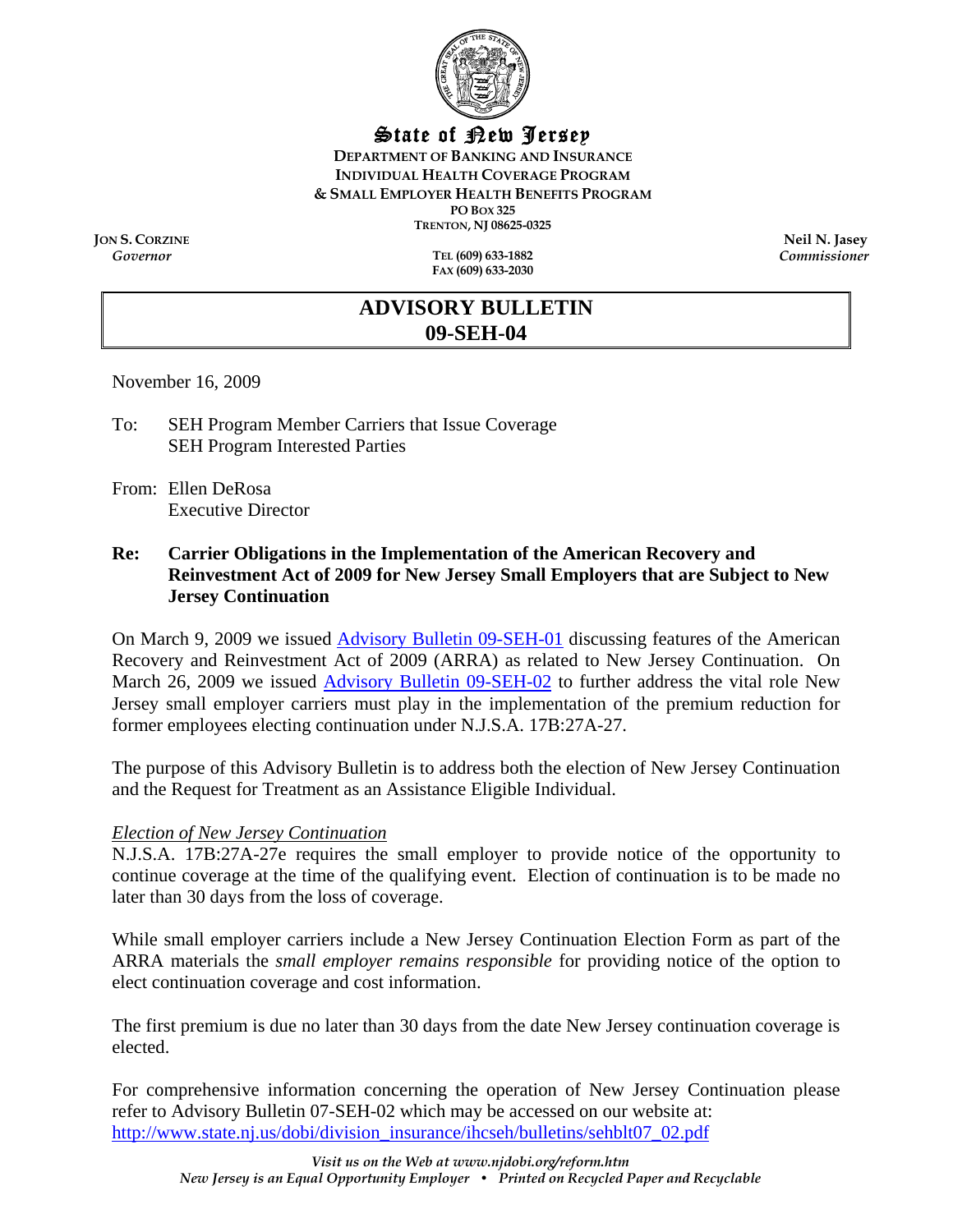# *Request for Treatment as an Assistance Eligible Individual (AEI)*

Small employer carriers mail a package of ARRA materials to the former employee and dependents upon receipt of notice from the employer that coverage is to be terminated. Included in that package is a form entitled Request for Treatment as an Assistance Eligible Individual.

Although New Jersey continuation law requires that an election of continuation be made within 30 days, the Federal government has advised that it is *not* permissible to require that the Request for Treatment as an Assistance Eligible Individual be completed within that same 30 day period. If a person has timely elected New Jersey continuation coverage a person may complete the Request for Treatment as an Assistance Eligible Individual *at any time* during the 9 month period which is measured from the date New Jersey continuation coverage commences.

Since the person electing New Jersey continuation is responsible for paying the entire continuation premium until such time as the person is approved as an AEI, submitting the Request promptly would mean payments at the 35% rate would commence relatively soon after the beginning of New Jersey continuation and thus reduce the number of months the person would have to send payment for the full amount. If person is approved as an AEI the person will be entitled to a refund or credit of 65% of the amount paid prior to the time the person was approved as an AEI and thus will ultimately be responsible for only 35%. Please note that no premium assistance is available for any period prior to the later of: the first period of coverage on or after February 17, 2009; or the date continuation coverage commenced.

For those persons who were involuntarily terminated between September 1, 2008 through February 17, 2009, the period for requesting treatment as an AEI was limited by the extended election period. The Request for Treatment as an Assistance Eligible Individual was required to be made within the 60 days allowed for such request. Thus, such persons do not have a 9-month period during which the request may be made.

The following examples assume a small employer group that is subject to the requirements of New Jersey Continuation, N.J.S.A. 17B:27A-27.

Example 1: Involuntary termination: 6/12/09 Coverage ends: Immediately (6/12/09) Continuation Election: Must be made no later than 7/12/09; election made 6/17/09 Continuation Payment Must be made no later than 30 days following the election or 7/17/09

Carrier is immediately notified of the termination. Carrier sends former employee ARRA package on 6/20/09. Former employee fills out Request for Treatment as an Assistance Eligible Individual on 7/12/09 and mails to the former employer. The former employer completes the Employer Information and Verification form and sends it along with the former employee's Request for Treatment as an AEI to the carrier on 7/20/09. Carrier determines on 7/24/09 that the former employee qualifies as an AEI.

The first premium was due 7/17/09 before the former employee is approved as an AEI. The former employee must send the full continuation premium to the former employer who will send it to the carrier with the group premium. The carrier will refund or credit 65% of the continuation premium. The former employer who receives the refund or credit is required to apply it toward the former employee's future continuation premium or send the former employee a check for the refund.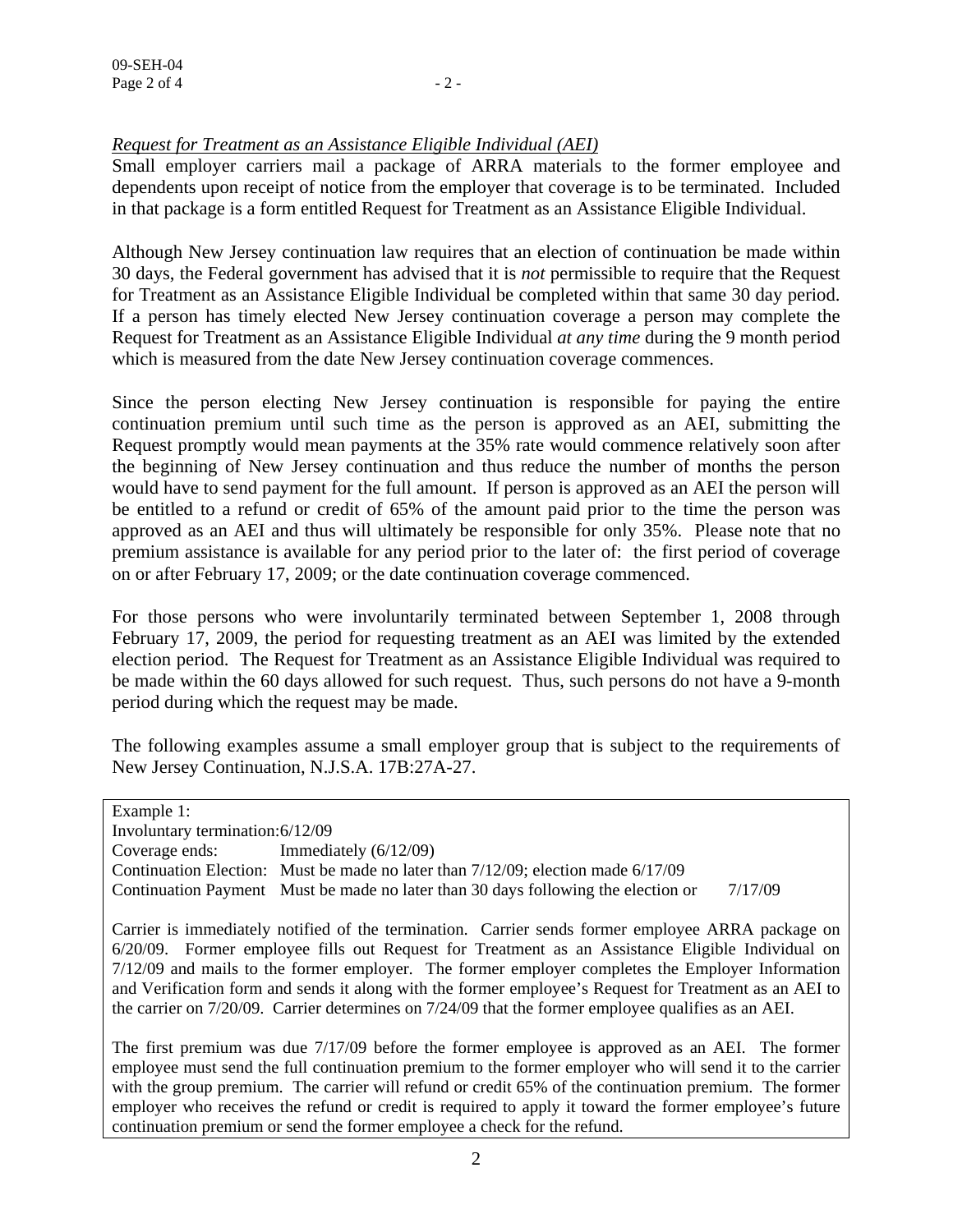Example 2: Involuntary termination: 6/12/09 Coverage ends: Immediately (6/12/09) Continuation Election: Must be made no later than 7/12/09; election not made by 7/12/09 Continuation Payment Must be made no later than 30 days following the election

Carrier is notified of the termination on 8/1/09 and directed to terminate the coverage retroactive to 6/12/09. Carrier sends former employee ARRA package on 8/6/09. Former employee fills out a continuation election form and Request for Treatment as an AEI on 8/12/09 and mails to the former employer. The former employer delays sending the Employer Information and Verification form and former employee's Request for Treatment as an AEI to the carrier until 9/20/09. Carrier determines on 9/24/09 that the former employee elected New Jersey continuation after the 30-day period for such election and thus the former employee is not eligible for New Jersey Continuation. Since New Jersey continuation is not available, neither is the premium reduction under ARRA.

Example 3:

Involuntary termination: 6/12/09

Coverage ends: Immediately (6/12/09) Continuation Election: Must be made no later than 7/12/09; election made 6/17/09 Continuation Payment Must be made no later than 30 days following the election or 7/17/09

Carrier is immediately notified of the termination. Carrier sends former employee ARRA package on 6/20/09. Former employee fills out Request for Treatment as an Assistance Eligible Individual on 6/29/09 and mails to the former employer. The former employer completes the Employer Information and Verification form and sends it along with the former employee's Request for Treatment as an AEI to the carrier on 7/01/09. Carrier determines on 7/05/09 that the former employee qualifies as an AEI.

The first premium is due 7/17/09. Since the former employee has been approved as an AEI the first payment is 35% of the continuation premium.

Example 4:

Involuntary termination: 6/12/09 Coverage ends: Immediately (6/12/09) Continuation Election: Must be made no later than 7/12/09; election made 6/17/09 Continuation Payment Must be made no later than 30 days following the election or 7/17/09

Carrier is immediately notified of the termination. Carrier sends former employee ARRA package on 6/20/09. Former employee delays completing the Request for Treatment as an Assistance Eligible Individual until 9/30/09 and mails to the former employer. The former employer completes the Employer Information and Verification form and sends it along with the former employee's Request for Treatment as an AEI to the carrier on 10/20/09. Carrier determines on 10/24/09 that the former employee qualifies as an AEI.

The former employee has sent five months of the full continuation premium to the former employer who sent it to the carrier with the group premium. The carrier will refund or credit 65% of the continuation premium. The former employer who receives the refund or credit is required to apply it toward the former employee's future continuation premium with any balance paid as a refund.